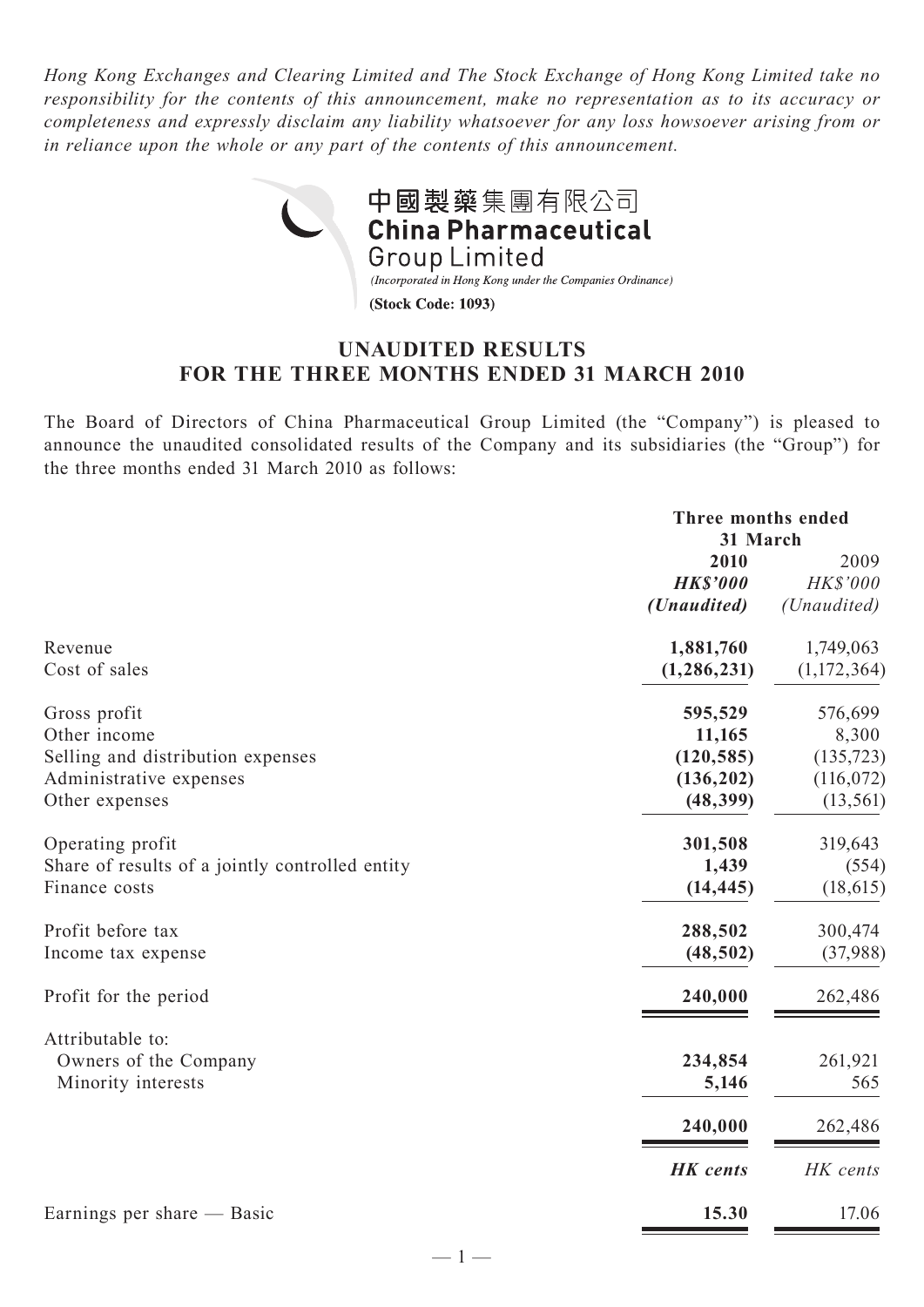#### *Notes:*

- 1. The accounting policies used in the preparation of the financial data for the three months ended 31 March 2010 are consistent with those followed in the preparation of the annual financial statements of the Group for the year ended 31 December 2009.
- 2. The calculation of the basic earnings per share for the three months ended 31 March 2010 is based on the unaudited profit attributable to owners of the Company of HK\$234,854,000 (2009: HK\$261,921,000) and 1,534,960,661 shares (2009: 1,534,960,661 shares) in issue during the period.

 No diluted earnings per share is presented for the three months ended 31 March 2009 and 2010 as there were no potential ordinary shares in issue during both periods.

- 3. The board of directors does not declare the payment an interim dividend for the three months ended 31 March 2010 (2009: Nil).
- 4. The financial data for the three months ended 31 March 2010 is based on the internal records and management accounts of the Group and has not been reviewed or audited by the external auditor of the Company.

### **REVENUE AND SEGMENT INFORMATION**

The following is an analysis of the Group's revenue and results by reportable segment.

#### *For the three months ended 31 March 2010:*

|                                                             | <b>Intermediates and Bulk Drugs</b>    |                                                 |                                             |                                  |                                        |                                 |
|-------------------------------------------------------------|----------------------------------------|-------------------------------------------------|---------------------------------------------|----------------------------------|----------------------------------------|---------------------------------|
|                                                             | Vitamin C<br>series<br><b>HK\$'000</b> | <b>Antibiotics</b><br>series<br><b>HK\$'000</b> | Finished<br><b>Drugs</b><br><b>HK\$'000</b> | <b>Others</b><br><b>HK\$'000</b> | <b>Eliminations</b><br><b>HK\$'000</b> | Consolidated<br><b>HK\$'000</b> |
| <b>SEGMENT REVENUE</b>                                      |                                        |                                                 |                                             |                                  |                                        |                                 |
| External sales                                              | 518,803                                | 735,401                                         | 568,484                                     | 59,072                           |                                        | 1,881,760                       |
| Inter-segment sales                                         | 849                                    | 204,637                                         |                                             |                                  | (205, 486)                             |                                 |
| <b>TOTAL REVENUE</b>                                        | 519,652                                | 940,038                                         | 568,484                                     | 59,072                           | (205, 486)                             | 1,881,760                       |
| Inter-segment sales are charged at prevailing market rates. |                                        |                                                 |                                             |                                  |                                        |                                 |
| <b>SEGMENT RESULTS</b>                                      | 242,540                                | 40,611                                          | 47,176                                      | 2,786                            |                                        | 333,113                         |
| Unallocated income                                          |                                        |                                                 |                                             |                                  |                                        | 1,932                           |
| Unallocated expenses                                        |                                        |                                                 |                                             |                                  |                                        | (33, 537)                       |
| Operating profit                                            |                                        |                                                 |                                             |                                  |                                        | 301,508                         |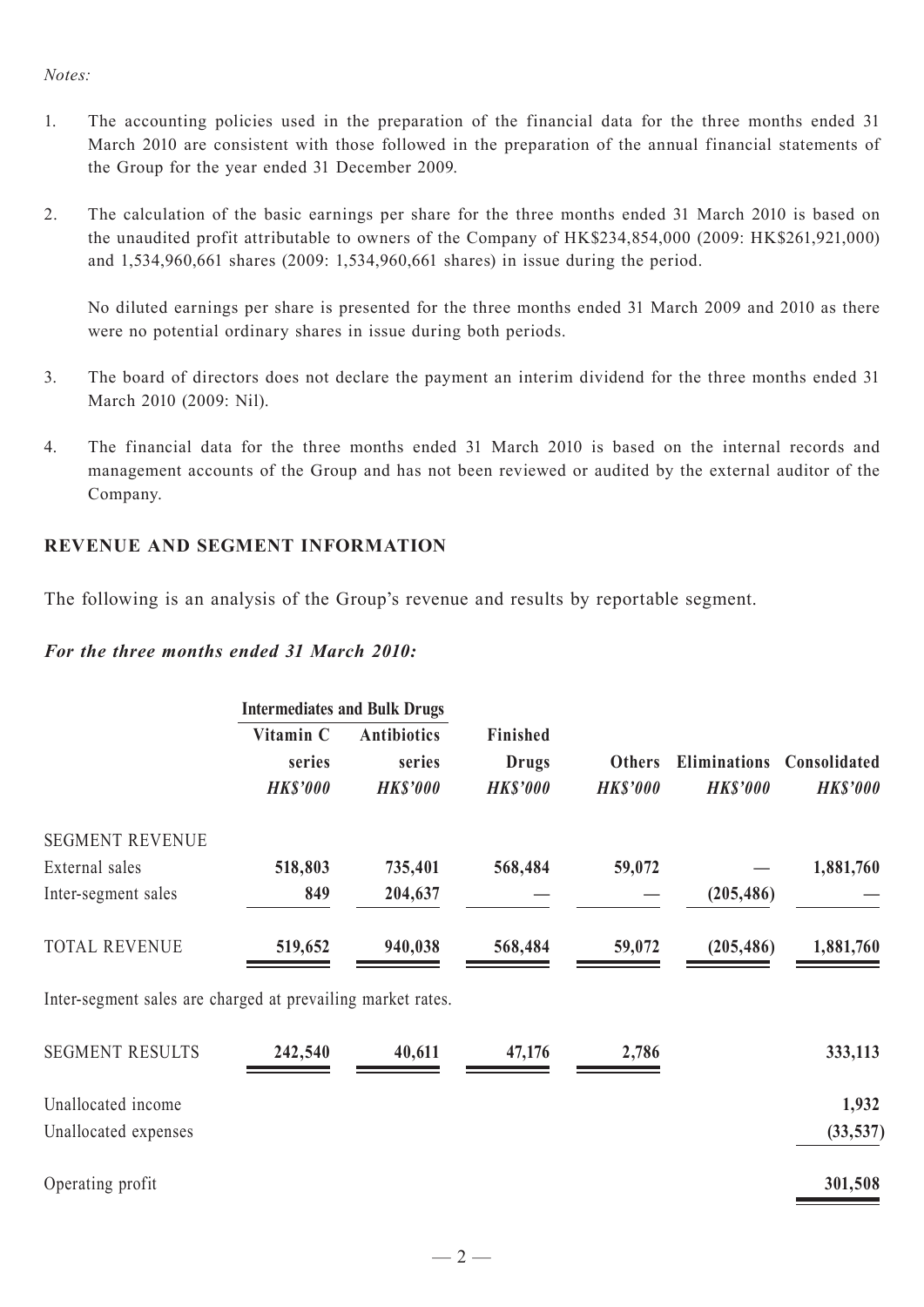## *For the three months ended 31 March 2009:*

|                                                             | Intermediates and Bulk Drugs |             |          |          |              |              |
|-------------------------------------------------------------|------------------------------|-------------|----------|----------|--------------|--------------|
|                                                             | Vitamin C                    | Antibiotics | Finished |          |              |              |
|                                                             | series                       | series      | Drugs    | Others   | Eliminations | Consolidated |
|                                                             | HK\$'000                     | HK\$'000    | HK\$'000 | HK\$'000 | HK\$'000     | HK\$'000     |
| <b>SEGMENT REVENUE</b>                                      |                              |             |          |          |              |              |
| External sales                                              | 633,896                      | 577,994     | 521,108  | 16,065   |              | 1,749,063    |
| Inter-segment sales                                         | 1,300                        | 185,472     |          | 273      | (187, 045)   |              |
| <b>TOTAL REVENUE</b>                                        | 635,196                      | 763,466     | 521,108  | 16,338   | (187, 045)   | 1,749,063    |
| Inter-segment sales are charged at prevailing market rates. |                              |             |          |          |              |              |
| <b>SEGMENT RESULTS</b>                                      | 326,570                      | (10, 346)   | 37,686   | (711)    |              | 353,199      |
| Unallocated income                                          |                              |             |          |          |              | 2,158        |
| Unallocated expenses                                        |                              |             |          |          |              | (35,714)     |
| Operating profit                                            |                              |             |          |          |              | 319,643      |
|                                                             |                              |             |          |          |              |              |

## **BUSINESS REVIEW**

During the first quarter of the year, the vitamin C business has become increasingly competitive and which has led to a decline in product price. As a result, revenue of this business for the period dropped by 18.2% to HK\$519 million. For the antibiotics business, its revenue for the first quarter increased by 27.2% to HK\$735 million. Such growth was mainly attributable to the contribution from new cephalosporin products and the rebound of 7-ACA's selling price. The prices of penicillin products remained weak during the period. The finished drugs business maintained its growth momentum and its revenue for the first quarter increased by 9.1% to HK\$568 million.